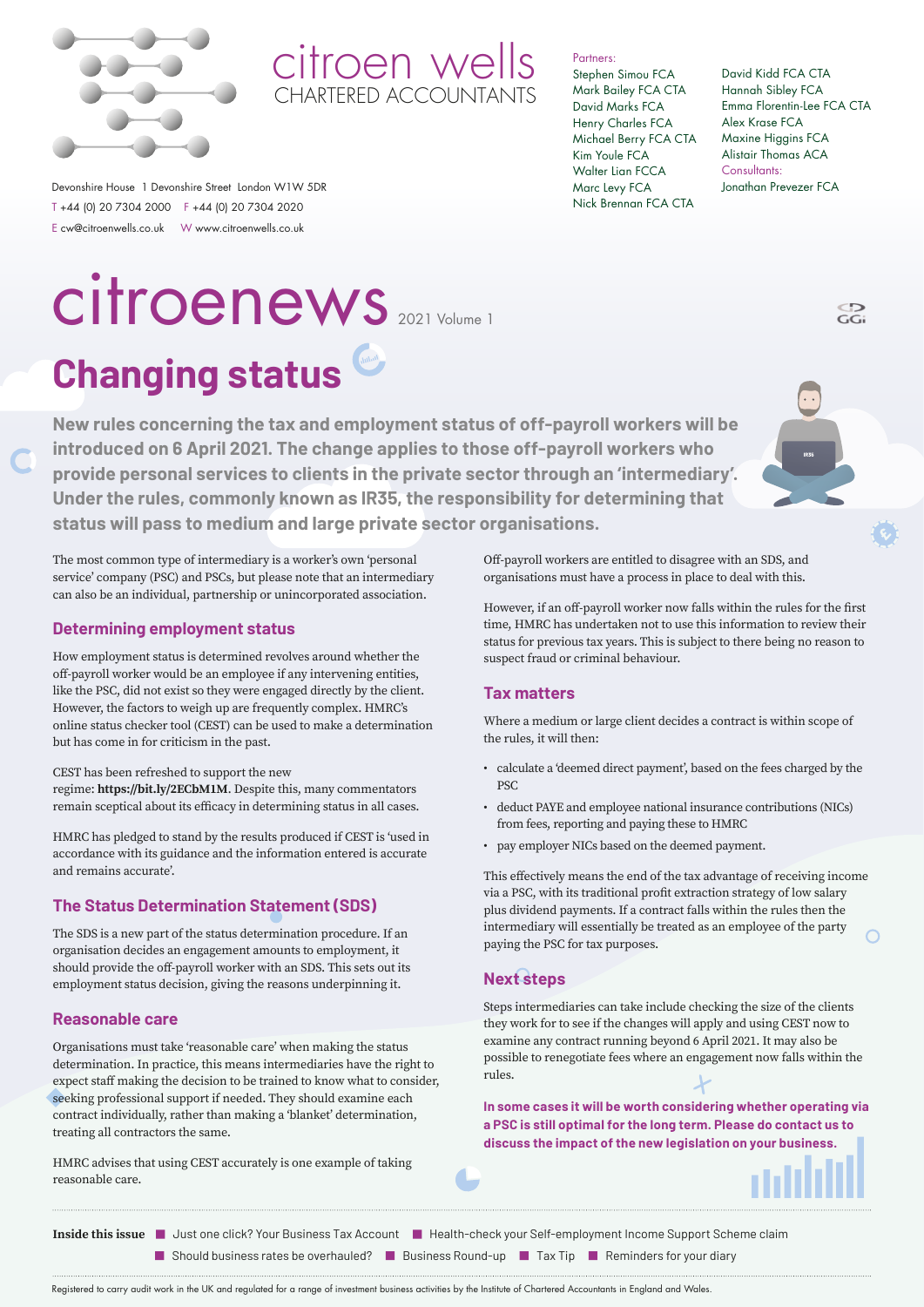## **Just one click? Your Business Tax Account**

**Think of it as the portal to HMRC's online services.** 

Many businesses will already have made use of their Business Tax Account (BTA), for example in connection with Making Tax Digital for VAT (MTD for VAT). But they may not have explored all the services on offer, so HMRC is currently encouraging all businesses to access their BTA and do just that.

The BTA is designed to allow you to manage all your business taxes online at the click of a button. It can be used by sole traders, partnerships and limited companies. It should summarise your business tax position for any tax you have registered for, from VAT and income tax self assessment to corporation tax and the Construction Industry Scheme (CIS). For best results, look to use just one Government Gateway ID for all taxes and consolidate access to just one ID if needs be.

You can use the BTA for a range of tasks. It has two distinct areas: firstly, a top menu to manage your account, view secure messages and get help. From this 'manage account' area you can add or remove online access to particular taxes; give an employee access to a particular tax; authorise an agent to act for you; or change account details such as address, phone or email. Secondly, there is a business tax summary (or homepage). From this, you can make payments, file returns and carry out other tasks. It's a quick way to get an at-a-glance overview of your liabilities and payments: via the PAYE for employers service, for instance, you can check the data HMRC has received from your full payment submissions and employer payment summaries and the payments it has received. The PAYE section also has a new feature to allow you to check your Employment Allowance status.

Current pressures on business make this a particularly good time to get to grips with the BTA. A business that has new compliance responsibilities around imports and exports as a result of the end of the Brexit transition period, for example, will find the BTA a useful management tool. Additionally, if you want to apply online for time to pay either an income tax self assessment liability or a VAT liability under the VAT deferral new payment scheme, the BTA will provide the route to do so. More details, including steps to set up a BTA, can be found here: **http://bit.ly/37t7LbE**.



## **Health-check your Self-employment Income Support Scheme claim**

**With the Self-employment Income Support Scheme (SEISS) having been rolled out at pace, errors have crept into claims.**

HMRC may charge penalties if you are overpaid and fail to notify it of the fact within the correct timescale. Notification should be made within 90 days of the date you received an amount to which you were not entitled. HMRC states that it is not looking for innocent errors or small mistakes. Where someone didn't know they didn't qualify for a grant when they received it, HMRC will only charge a penalty if the grant is not repaid by 31 January 2022.

There are some key areas worth revisiting. Check, for example, that there isn't a significant discrepancy between the amount(s) HMRC has advised you were due, and amount(s) received. Overpayment could potentially occur if you have a business that has permanently stopped trading, or (because companies aren't eligible for the SEISS) if you have incorporated a sole trader or partnership business since 5 April 2018. Or indeed if you misunderstood the rules and claimed when you weren't eligible.

The process to notify HMRC of an error, or to make repayment, involves completing an online form, then making the payment. HMRC is unlikely to contact you unless it needs more information or if there is a problem with your payment. The details can be found here: **https://bit.ly/2XamItp**.

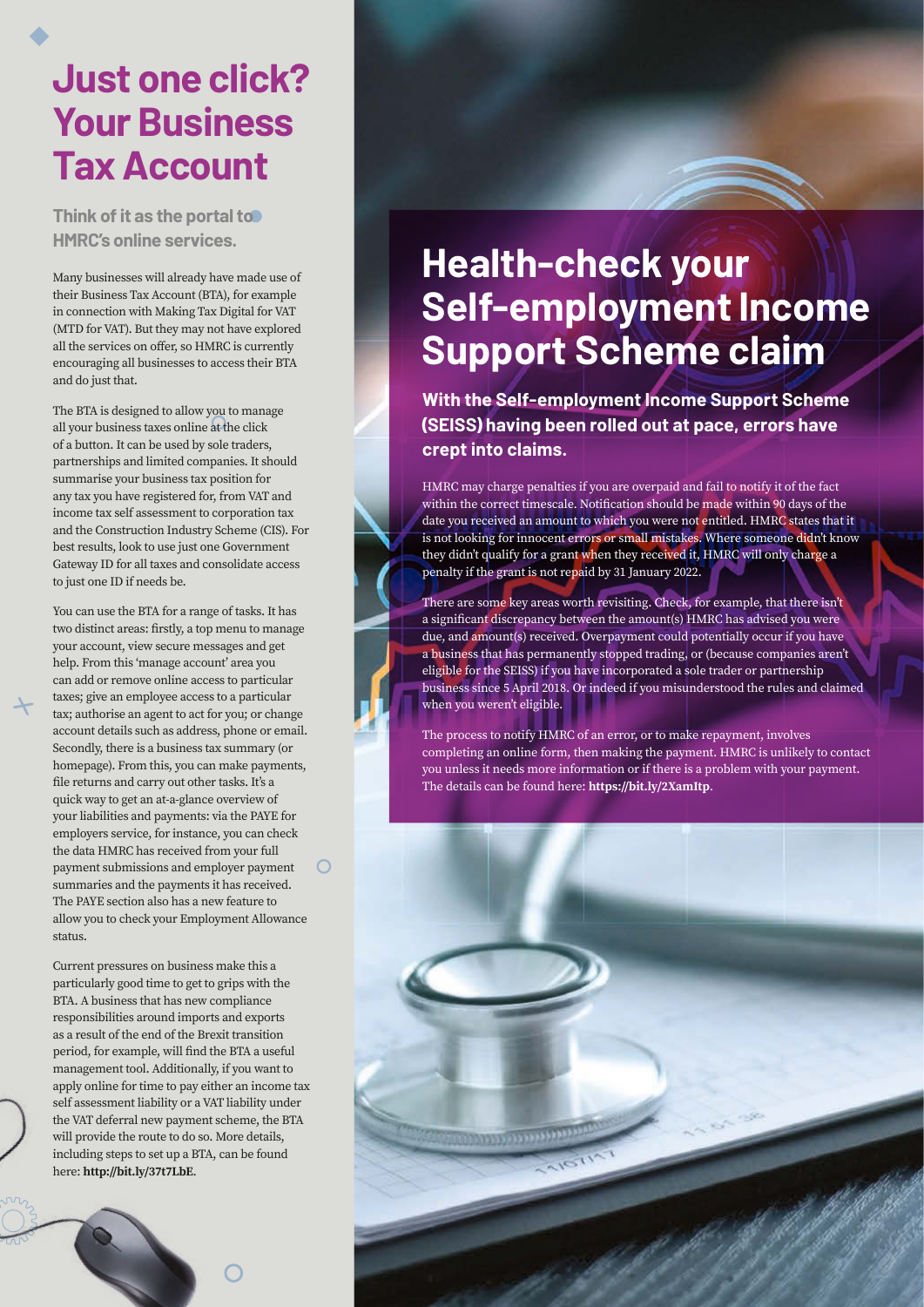

## **Should business rates be overhauled?**

**Many members of the business community have been asking for a re-evaluation of business rates for some time now. The current system has been deemed unfair by many businesses and the need for reform has now been magnified by the economic disruption caused by the coronavirus (COVID-19) pandemic. We look at business rates and consider some of the options for a fairer, better solution to support businesses.**

Critics acknowledge that business rates are, and should remain, an important source of revenue, for both central and local authorities. However, the government has recognised the need for reform by launching a fundamental review and a subsequent call for evidence.

#### **Unfairness and uncertainty**

Many of the problems businesses currently face with rates are caused by a lack of information about the calculation of rateable values, which only serve to highlight the perceived unfairness of the system. This in turn is exacerbated by the lack of certainty around how much business needs to pay.

In addition, although the government is committed to complete revaluations every three years, more timely data would maintain a more accurate valuation.

Critics say these problems mean that a fundamental rethink of property and business tax is needed in order to find a long-term solution.

According to the Institute of Chartered Accountants in England and Wales (ICAEW), better use of technology and more transparency could help to address some of the unfairness within the business rates system.

#### **The cost to business**

Business rates aim to provide revenue for local government and are a combination of business tax and property tax. According to the ICAEW, business rates generated £30 billion for the government during the 2018/19 financial year. However, the business rates holiday introduced to support organisations

through the COVID-19 pandemic is estimated to result in foregone revenues of £10 billion.

Critics of business rates say the current system means they fail to reflect either property values or business activity accurately.

#### **The call for change**

The growing consensus that the current business rates system is out of date and unsustainable has only been magnified by the strain businesses have been under during the COVID-19 pandemic, further fuelling the calls for change.

The ICAEW says there must be a clearer link with current market values. It says better use of technology could provide a clearer link between market rents and business rates. It also says that the roll-out of digital tax systems should make it possible to enable more timely maintenance of valuations.

Furthermore, the ICAEW suggests that the government investigates whether the Valuation Office Agency could share more details about assessments, including how a valuation was calculated.

In addition, the Confederation of British Industry (CBI) has set out a package of measures, which it says would save business £21.8 billion over the next five years.

It says the government should delay the next valuation date until 1st October 2021, shortening the valuation period to 18 months. This would ensure bills reflect the current economic situation and the property market in a post-COVID world.

**Business rates affect businesses of all sizes. As your accountants, we can help you plan your cashflow as efficiently as possible. Please contact us for further advice.**